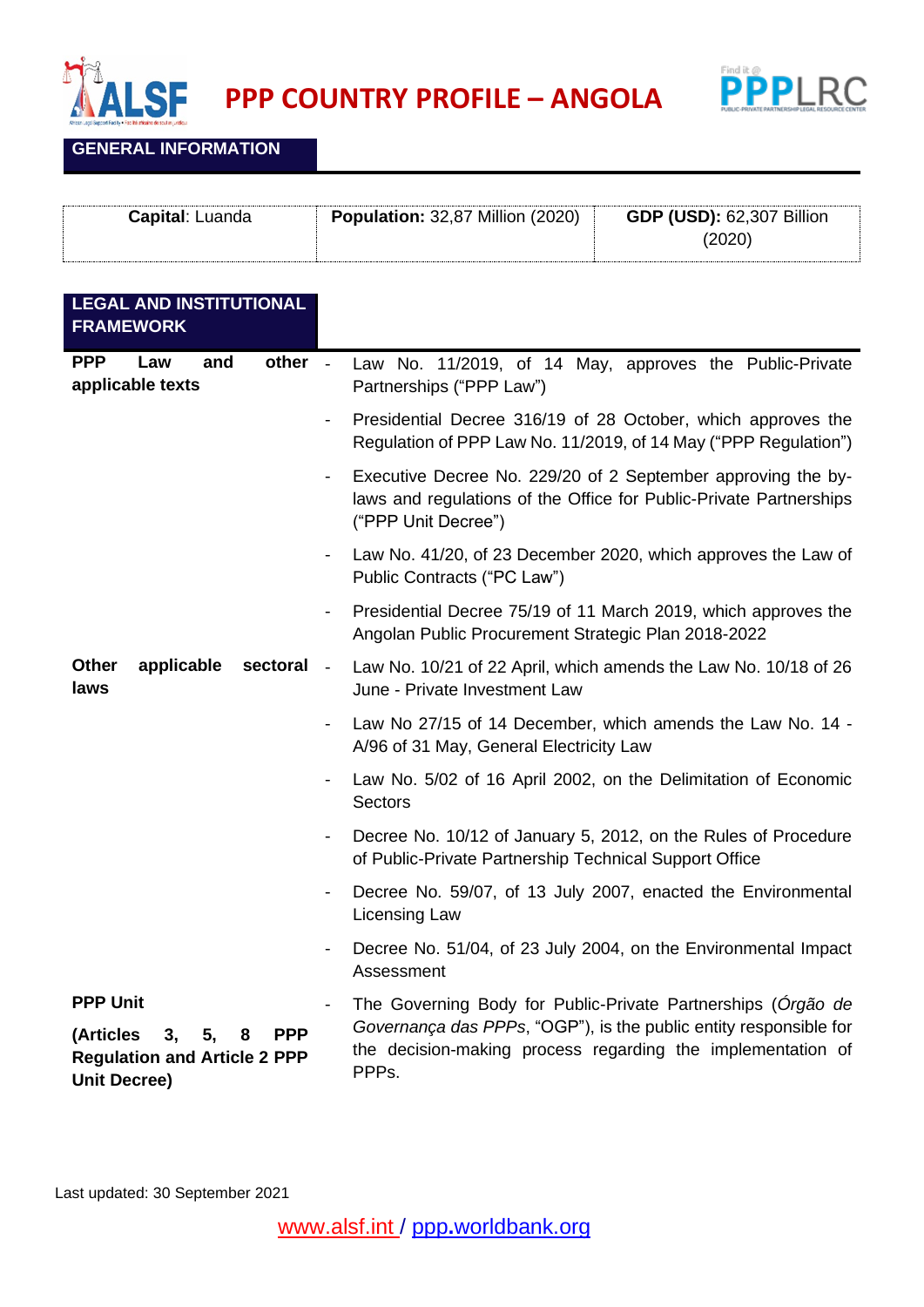



|                                                                                        |                          | The OGP is composed by the Minister of Economy and Planning<br>(Coordinator) and the Minister of Finance. The OGP Coordinator<br>may invite the Head of the Ministerial Department responsible for<br>the respective Area of the Partnership Project to join the OGP.                                                                                                                                                                                                            |
|----------------------------------------------------------------------------------------|--------------------------|----------------------------------------------------------------------------------------------------------------------------------------------------------------------------------------------------------------------------------------------------------------------------------------------------------------------------------------------------------------------------------------------------------------------------------------------------------------------------------|
|                                                                                        | $\overline{\phantom{a}}$ | The OGP has a Technical Committee to support in the<br>performance of its functions named the "Technical Committee for<br>Public-Private Partnerships"                                                                                                                                                                                                                                                                                                                           |
|                                                                                        | $\blacksquare$           | For each project, a dedicated team will be appointed to conduct the<br>preliminary work necessary for the PPP to be launched                                                                                                                                                                                                                                                                                                                                                     |
|                                                                                        | $\blacksquare$           | There is also an Office for Public-Private Partnerships (Gabinete<br>para as Parcerias Público-Privadas, "PPP Unit"), which is a<br>dedicated service under the Ministry of Finance responsible for the<br>coordination and management of PPPs in Angola                                                                                                                                                                                                                         |
| <b>Definition</b><br>(Article 3 PPP Law)                                               | $\blacksquare$           | The PPP Law defines public-private partnerships as a contract or<br>a set of contractual arrangements under which private entities,<br>designated by the private partners, are obliged towards the public<br>partner, on a long-term basis, to ensure the development of an<br>activity that satisfies a collective need, and in respect of which the<br>financing and the responsibility for investment and exploitation rest,<br>in whole or in part, with the private partner |
|                                                                                        | $\blacksquare$           | A Public-Private Partnership is also understood as the constitution<br>of a special purpose company, whose shares are held by the public<br>and private partners, for the implementation of public service to<br>satisfy a collective need                                                                                                                                                                                                                                       |
| <b>General Principles</b><br>(Article 4 PPP Law)                                       |                          | In the legal framework of PPPs, the following principles must be<br>observed: (i) efficiency; (ii) respect for the interests and rights of<br>the recipients of services and private entities entrusted with their<br>execution; (iii) budgetary responsibility; (iv) transparency; (v) risk<br>sharing; and (vi) financial sustainability                                                                                                                                       |
| <b>Tendering and Contracting</b><br>procedures/Choice<br>of the<br>private partnership |                          | The choice of procedure for the formation of the Public-Private<br>Partnership Contract must comply with the regime provided for in<br>the PC Law                                                                                                                                                                                                                                                                                                                                |
| (Article 14 PPP Law and -<br>Article 22 PC Law)                                        |                          | The PC Law establishes the following procedures: (i) public tender;<br>(ii) limited tender with pre-qualification; (iii)ILimited tender by<br>invitation; (iv) simplified contracting; (v) dynamic electronic<br>procedure; and (vi) emergency contracting procedure (Art.22 (1)<br>PC Law). In any of the above procedures, public contracting<br>entities may choose to include a tender negotiation phase (Art. 22<br>$(2)$ PC Law)                                           |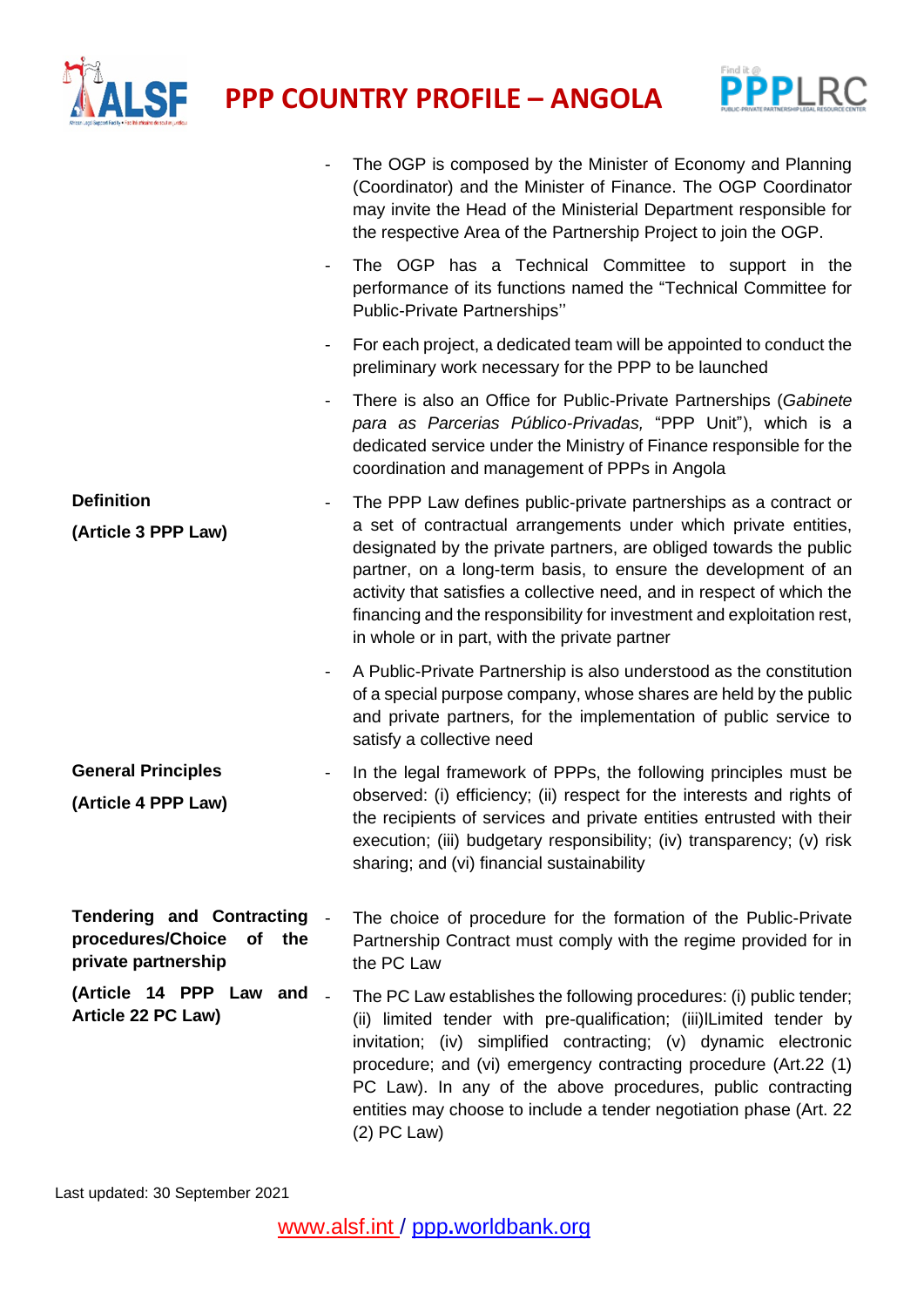



|                                                                                           |                              | With the exception of Dynamic Electronic and Emergency<br>Contracting Procedures, the other procedures may include an<br>Electronic Auction phase, if technically feasible (Art, 22(3) PC Law)                                                                                   |
|-------------------------------------------------------------------------------------------|------------------------------|----------------------------------------------------------------------------------------------------------------------------------------------------------------------------------------------------------------------------------------------------------------------------------|
|                                                                                           |                              | No provision regarding Unsolicited Proposals                                                                                                                                                                                                                                     |
| <b>Project Evaluation</b><br>(Article 11 PPP Law and<br><b>Articles 7 PPP Regulation)</b> | $\qquad \qquad \blacksquare$ | Before any PPP is launched, it is compulsory to obtain the required<br>authorisations and administrative licences, such as those relating<br>to the environment and urban planning, economic-financial support<br>studies, and environmental impact licence when required by law |
|                                                                                           |                              | The Public-Private Partnership process starts with the pre-<br>feasibility study and project preparation                                                                                                                                                                         |
| <b>Negotiation and Signature of -</b><br><b>PPP Contracts</b><br>(Articles 15 PPP Law and |                              | The PPP Unit has a role to play in negotiating with the private<br>partner, but there is no provision for this role for the negotiation or<br>renegotiation of the PPP contract                                                                                                  |
| <b>Article</b><br><b>PPP</b><br>3<br>Law<br><b>Regulation)</b>                            |                              | No specific provision in the law regarding the signature                                                                                                                                                                                                                         |
| <b>Rights and Obligations of the</b><br>public partner<br>(Article 10(a), and 16(2) PPP   | $\sim$                       | The public partner is responsible for monitoring, evaluating, and<br>controlling the implementation of the object of the partnership, to<br>ensure that the objectives of public interest are achieved                                                                           |
| Law)                                                                                      | $\qquad \qquad \blacksquare$ | The public partner can terminate, at any time, the constitution of<br>the partnership without any compensation, when it does not<br>correspond to the objectives of public interest or if only one<br>candidate partner is available                                             |
| <b>Rights and Obligations of the</b><br>private partner<br>(Articles 1(b) and 12 (1c) PPP |                              | The private partner is responsible for the financing, in whole or in<br>part, as well as the exercise and management of the contracting<br>activity, in cases where there is no immediate transfer to the public                                                                 |
| Law)                                                                                      |                              | partner of the built infrastructure<br>The private partner must contract insurance to transfer the risks<br>inherent in the partnership                                                                                                                                          |
| Obligations of both public<br>and private partners                                        |                              | Risk sharing between public and private partners duly identified in<br>the contract                                                                                                                                                                                              |
| (Article 12 PPP Law)                                                                      |                              |                                                                                                                                                                                                                                                                                  |
| <b>Applicable</b><br><b>Law/Dispute</b><br><b>Resolution</b>                              | $\overline{\phantom{a}}$     | Disputes arising from the relationships established under the scope<br>of public-private partnerships can be submitted to Alternative                                                                                                                                            |
| (Article 20 PPP Law)                                                                      |                              | Dispute Resolution (ADR) mechanisms, namely negotiation,<br>mediation, conciliation, and arbitration in accordance with the Law<br>in force - Voluntary Arbitration Law (Lei Sobre a Arbitragem<br>Voluntária)                                                                   |